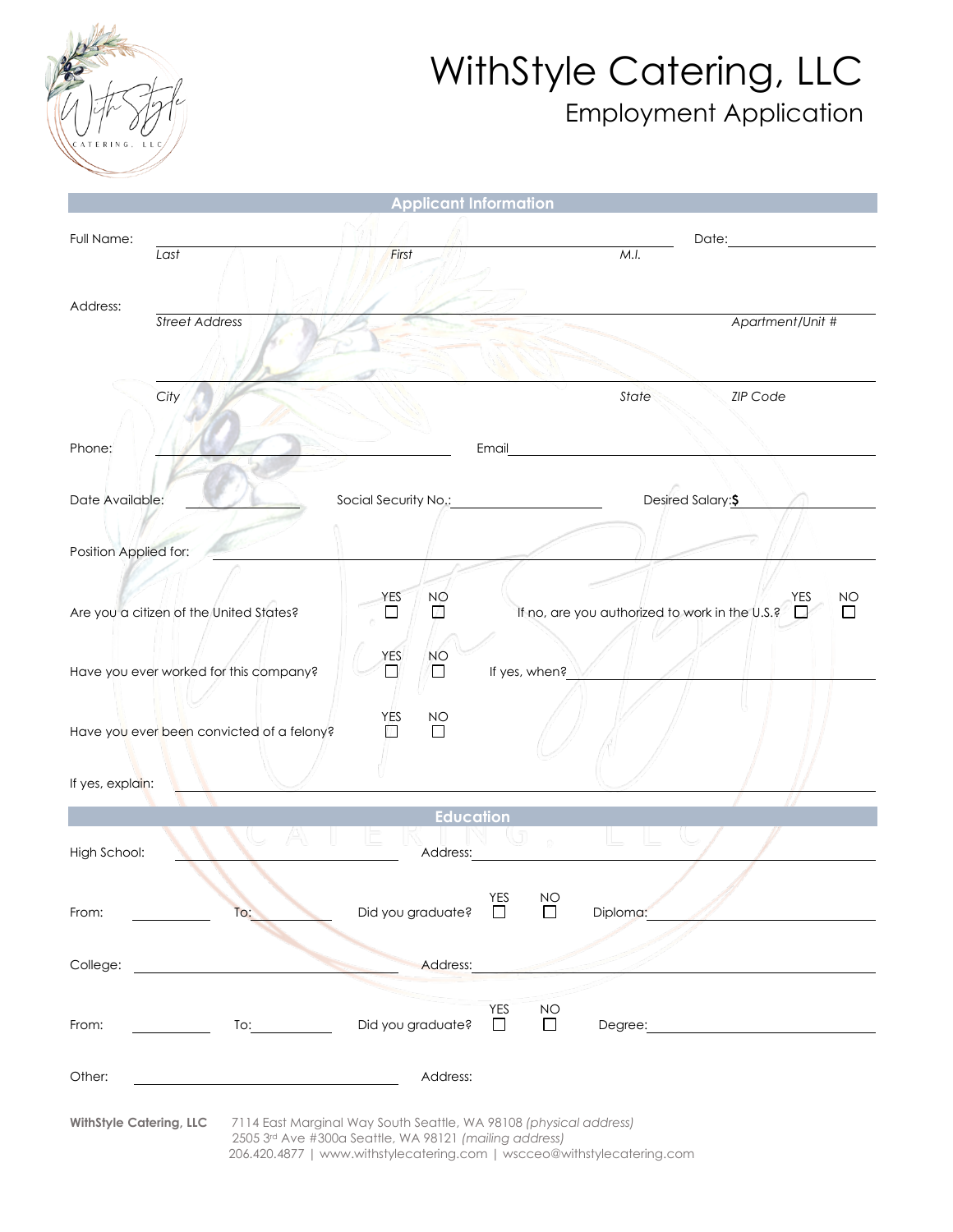

## WithStyle Catering, LLC Employment Application

| From:                          | $\overline{1}$ o: $\overline{\qquad \qquad }$            | YES<br>ΝO<br>Did you graduate?<br>П                                                                                                                                                                                               | Degree: the contract of the contract of the contract of the contract of the contract of the contract of the contract of the contract of the contract of the contract of the contract of the contract of the contract of the co       |
|--------------------------------|----------------------------------------------------------|-----------------------------------------------------------------------------------------------------------------------------------------------------------------------------------------------------------------------------------|--------------------------------------------------------------------------------------------------------------------------------------------------------------------------------------------------------------------------------------|
|                                |                                                          | References                                                                                                                                                                                                                        |                                                                                                                                                                                                                                      |
|                                | Please list three professional references.               |                                                                                                                                                                                                                                   |                                                                                                                                                                                                                                      |
| Full Name:                     |                                                          |                                                                                                                                                                                                                                   | Relationship: 2000                                                                                                                                                                                                                   |
| Company:                       |                                                          |                                                                                                                                                                                                                                   |                                                                                                                                                                                                                                      |
| Address:                       |                                                          |                                                                                                                                                                                                                                   |                                                                                                                                                                                                                                      |
| Full Name:                     |                                                          | and the state of the state of the state of the state of the state of the state of the state of the state of the                                                                                                                   |                                                                                                                                                                                                                                      |
| Company:                       |                                                          |                                                                                                                                                                                                                                   | Phone: Management of the Management of the Management of the Management of the Management of the Management of the Management of the Management of the Management of the Management of the Management of the Management of the       |
| Address:                       |                                                          |                                                                                                                                                                                                                                   |                                                                                                                                                                                                                                      |
| Full Name:                     |                                                          | $\mathbb{R}$ . The contract of the contract of the contract of the contract of the contract of the contract of the contract of the contract of the contract of the contract of the contract of the contract of the contract of th | Relationship: ///                                                                                                                                                                                                                    |
| Company:                       |                                                          |                                                                                                                                                                                                                                   | Phone: $\sqrt{ }$                                                                                                                                                                                                                    |
| Address:                       |                                                          |                                                                                                                                                                                                                                   |                                                                                                                                                                                                                                      |
|                                |                                                          | <b>Previous Employment</b>                                                                                                                                                                                                        |                                                                                                                                                                                                                                      |
| Company:                       |                                                          |                                                                                                                                                                                                                                   | Phone: The Phone of the Second State of the Second State and Second State and State and State and State and State and State and State and State and State and State and State and State and State and State and State and Stat       |
| Address:                       |                                                          |                                                                                                                                                                                                                                   | Supervisor: <b>All Accords</b>                                                                                                                                                                                                       |
| Job Title:                     |                                                          | Starting Salary:\$                                                                                                                                                                                                                | Ending Salary: \$                                                                                                                                                                                                                    |
| Responsibilities:              |                                                          |                                                                                                                                                                                                                                   |                                                                                                                                                                                                                                      |
| From:                          |                                                          | $\overline{a}$ To: $\overline{a}$ $\overline{a}$ $\overline{a}$ $\overline{a}$ $\overline{a}$                                                                                                                                     | Reason for Leaving: Network                                                                                                                                                                                                          |
|                                | May we contact your previous supervisor for a reference? | <b>YES</b>                                                                                                                                                                                                                        | NO<br>$\mathcal{L}$                                                                                                                                                                                                                  |
|                                |                                                          |                                                                                                                                                                                                                                   |                                                                                                                                                                                                                                      |
| Company:                       |                                                          |                                                                                                                                                                                                                                   | Phone: <u>contract and the set of the set of the set of the set of the set of the set of the set of the set of the set of the set of the set of the set of the set of the set of the set of the set of the set of the set of the</u> |
| Address:                       |                                                          |                                                                                                                                                                                                                                   | Supervisor: Supervisor:                                                                                                                                                                                                              |
| Job Title:                     |                                                          | Starting Salary: \$                                                                                                                                                                                                               | Ending Salary: \$                                                                                                                                                                                                                    |
| <b>WithStyle Catering, LLC</b> |                                                          | 7114 East Marginal Way South Seattle, WA 98108 (physical address)<br>2505 3rd Ave #300a Seattle, WA 98121 (mailing address)<br>206.420.4877   www.withstylecatering.com   wscceo@withstylecatering.com                            |                                                                                                                                                                                                                                      |